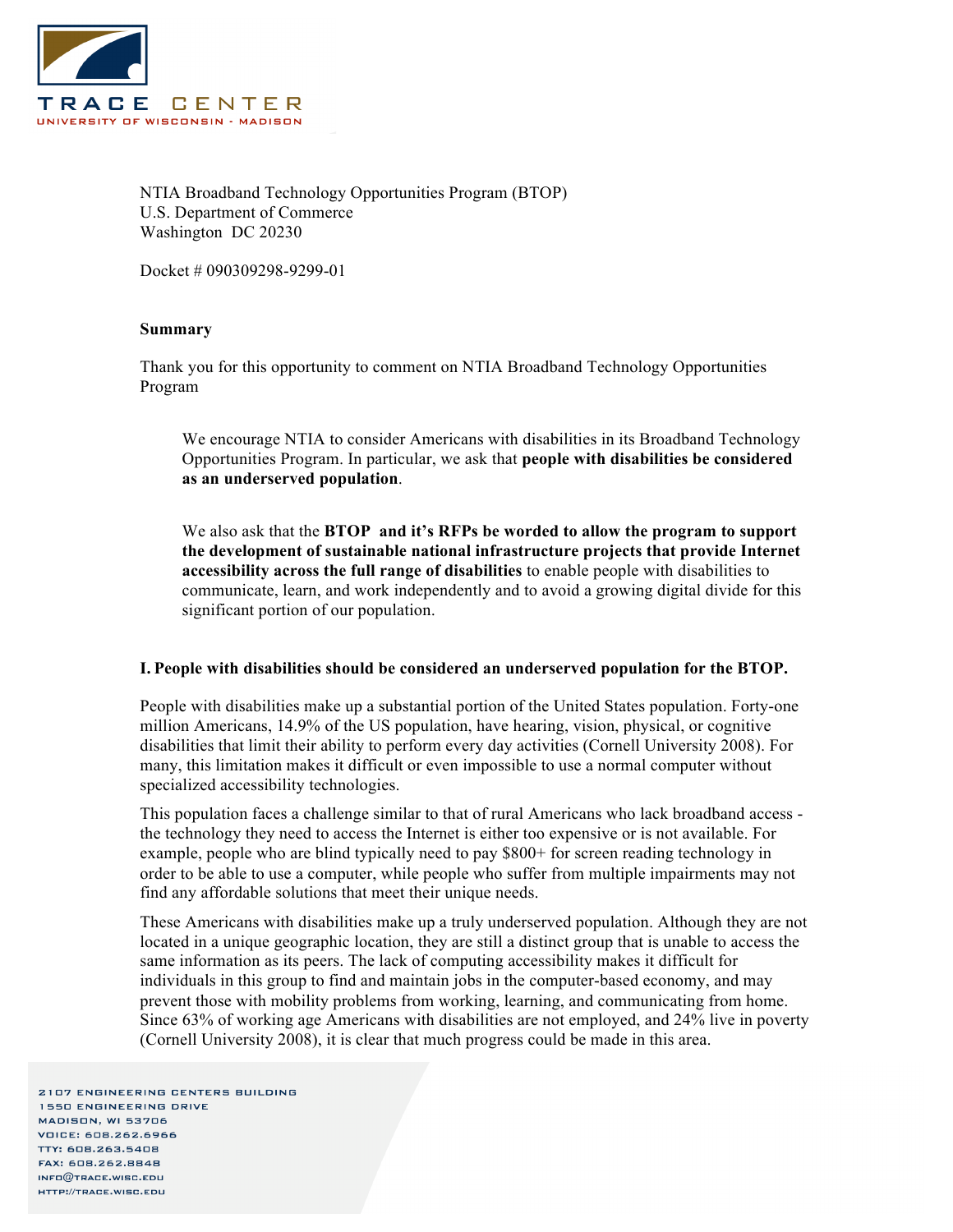**II. The BTOP and its RFPs should be worded to allow the program to support the development of sustainable national infrastructure projects that provide Internet accessibility across the full range of disabilities to enable people with disabilities to communicate, learn, and work independently and to avoid a growing digital divide for this significant portion of our population.**

A new accessibility infrastructure is necessary to reach the underserved population of Americans with disabilities. The existing market for these products is not sustainable, and faces several challenges that it cannot successfully address without financial support for a new infrastructure.

These challenges include:

- 1. Providing reliable access as mainstream technology changes. As new ways of presenting information become popular, the technologies that support them must adapt to reliably present this information in a way that is accessible to people with a wide range of disabilities. This constant adaptation of existing software pulls resources from other projects and drives up costs.
- 2. Providing personalized, consistent access on all Internet-enabled devices, including home computers, mobile devices, and public computers. Most Americans are now able to access information on the go, over the Web, from any location and any computer. Yet the majority of programs for people with disabilities can still only be used on a single computer and are very expensive. Most developers of these programs do not have the resources to expand to mobile devices or to Web-based systems
- 3. Providing affordable accessibility to consumers with a wide range of disabilities. Due to the challenges listed above and the sheer volume of individual disabilities that must be addressed, costs for creating accessible technologies run high and get passed on to consumers who often cannot afford them.

Although some of the largest providers of accessible technologies will be able to adapt to changing mainstream technologies and continue to succeed, these challenges create barriers that push out small businesses, prevent the best ideas from getting to market, and limit the computer literacy of millions of Americans.

A new, BTOP-funded accessibility infrastructure could address these challenges by creating a Web-based system for developing and distributing accessibility tools nationwide. It would be shared by public and private technology developers alike, providing both free basic access as well as more advanced commercial assistive technologies.

The accessibility infrastructure would:

- 1. Provide affordable basic accessibility features to those who cannot afford to purchase them, and allow purchase of more advanced commercial technologies at reasonable price
- 2. Allow libraries across the country, as well as community Internet facilities, to be able to provide access features for a wide range of disabilities on all of their computers – by allowing them to tap into the free access features built into the Internet infrastructure.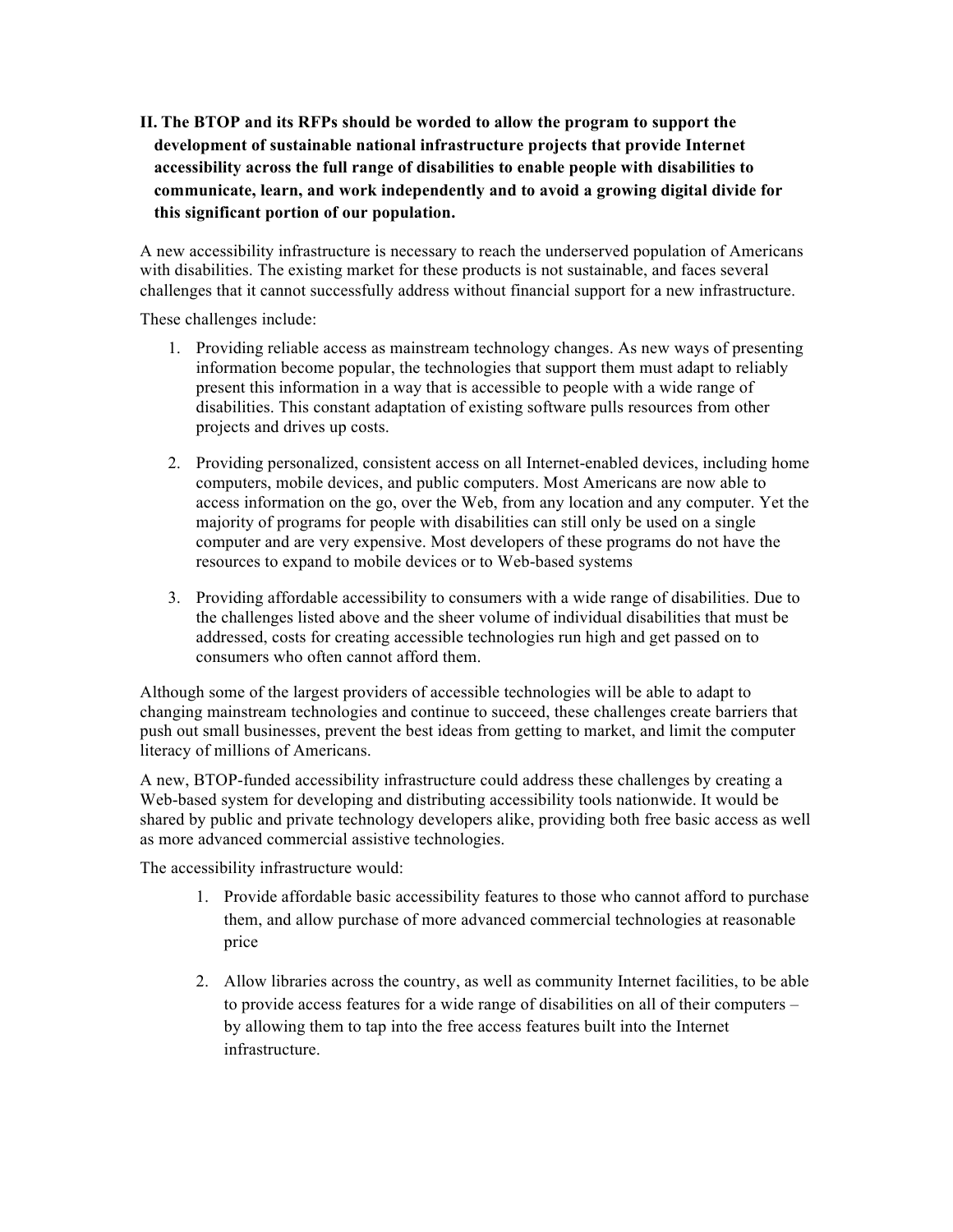- 3. Allow individuals to use their accessibility features over the Internet anytime, anywhere, rather than being limited to only their home computer.
- 4. Enable companies to share core features and computer code as needed to develop the most stable and sustainable base system possible, and allow companies to build and sell advanced commercial products based on these core features.
- 5. Sustain itself as a new marketplace, where customers can purchase and mix-andmatch different access features on top of the base system.

After the initial launch and development of this infrastructure, such a system would be selfsustaining through a combination of private donations and the sales of individual accessibility tools built on the base system by different companies. Technical maintenance of basic features would be the responsibility of these companies as well, and they would have incentive to keep these features up to date since they are the basis for their future development of advanced commercial products.

This system could allow millions of Americans with disabilities to catch up to their non-disabled peers in terms of computer literacy. It could also help those with mobility issues to work, learn, and live independently in their own homes, using web-based communication methods that would not be available otherwise.

The technologies to create this infrastructure exist, but have not been brought together. Last year a coalition of groups and companies began organizing to create such an infrastructure. We ask that the language of the competition be such that it can allow submission of a proposal to create the infrastructure to address these needs especially for those with few or no resources themselves for special access technologies. With sufficient funding the initial infrastructure can be substantially completed within 2-3 years.

The development of such a system would clearly align with the BTOP's goals as provided in the American Recovery and Reinvestment Act of 2009 (ARRA).

- 1. ARRA 6001(b)(2) It would "*provide access to broadband service to consumers residing in underserved areas of the United States*" by providing access to the underserved population of Americans with disabilities in both rural and urban areas.
- 2. ARRA 6001(b)(5) and 6001(g)(4) It would "*stimulate the demand for broadband, economic growth, and job creation*" and "*facilitate access to broadband service by lowincome, unemployed, aged, and otherwise vulnerable populations in order to provide educational and employment opportunities to members of such populations*" by reducing barriers for small businesses developing accessibility products and allowing more people with disabilities or aging-related mobility issues to work, communicate, and learn from home over broadband connections.

Thank you for your time and your concern for providing Internet broadband access to this and other underserved populations of Americans.